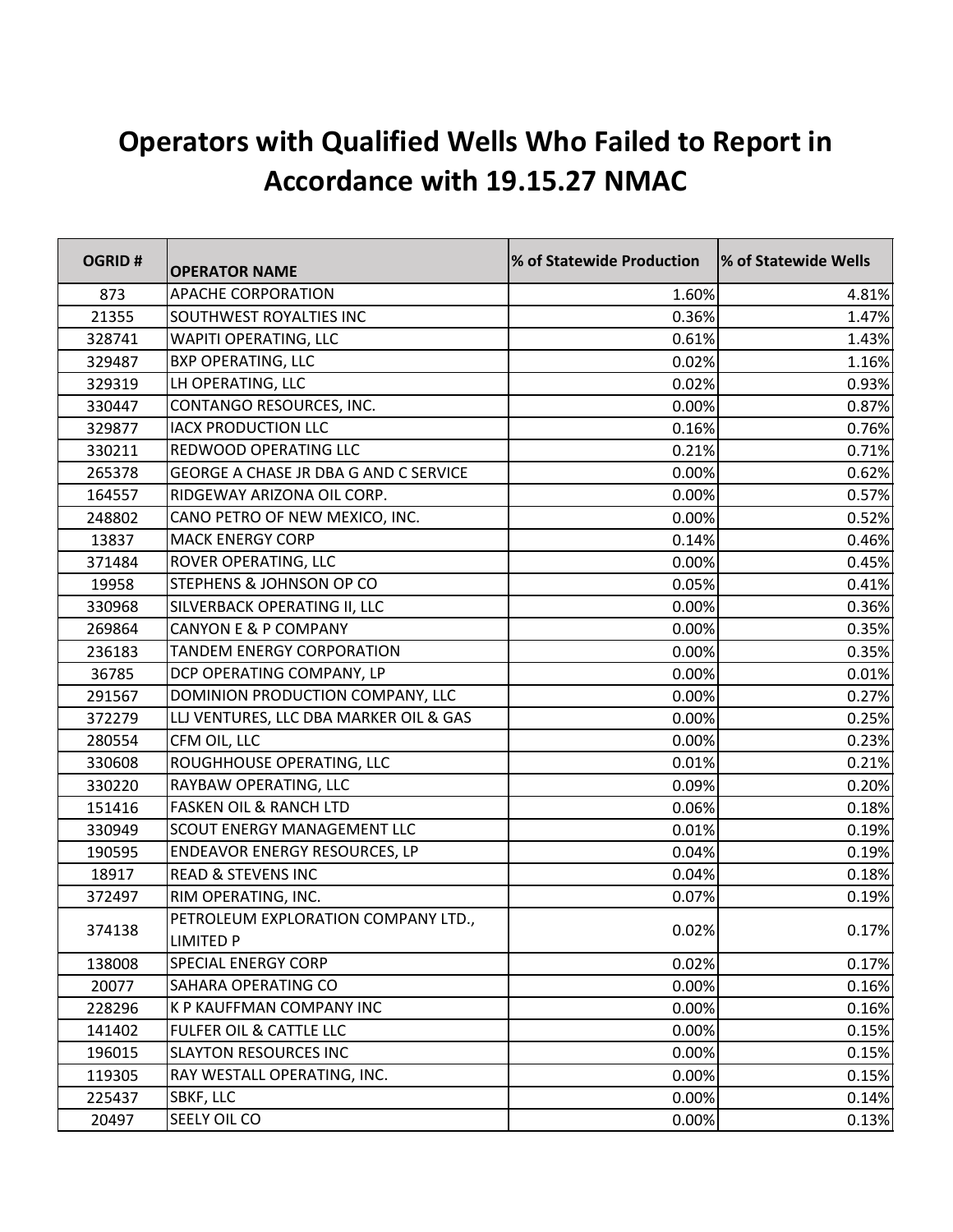| 24010  | <b>V-F PETROLEUM INC</b>               | 0.01% | 0.13% |
|--------|----------------------------------------|-------|-------|
| 9338   | <b>GREAT WESTERN DRILLING CO</b>       | 0.03% | 0.13% |
| 3044   | BURGUNDY OIL & GAS OF N M INC          | 0.01% | 0.12% |
| 257420 | <b>EOR OPERATING COMPANY</b>           | 0.00% | 0.12% |
| 2096   | BENSON-MONTIN-GREER DRILLING CORP      | 0.03% | 0.12% |
| 14634  | <b>MERRION OIL &amp; GAS CORP</b>      | 0.06% | 0.11% |
| 372233 | MAMMOTH EXPLORATION, LLC               | 0.01% | 0.12% |
| 371698 | HPPC, INC.                             | 0.00% | 0.11% |
| 330887 | OPAL OPERATING COMPANY LLC             | 0.07% | 0.11% |
| 373121 | POCO RESOURCES LLC                     | 0.00% | 0.11% |
| 328733 | FLINT OAK ENERGY, LLC                  | 0.00% | 0.11% |
| 373276 | DIAMOND IN THE ROUGH LLC               | 0.00% | 0.10% |
| 6550   | <b>DWIGHT A TIPTON</b>                 | 0.00% | 0.10% |
| 230387 | PARALLEL PETROLEUM LLC                 | 0.02% | 0.10% |
| 148981 | MIDLAND OPERATING INC.                 | 0.00% | 0.10% |
| 249099 | CAZA OPERATING, LLC                    | 0.14% | 0.10% |
| 286614 | CROSS BORDER RESOURCES, INC.           | 0.00% | 0.10% |
| 330984 | AMALGAMATED SLUDGE NM, LLC             | 0.01% | 0.10% |
| 328449 | CATENA RESOURCES OPERATING, LLC        | 0.02% | 0.09% |
| 151323 | PRIDE ENERGY COMPANY                   | 0.00% | 0.08% |
| 4378   | CHI OPERATING INC                      | 0.00% | 0.09% |
| 328992 | SABINAL ENERGY OPERATING, LLC          | 0.01% | 0.09% |
| 113315 | TEXLAND PETROLEUM-HOBBS, LLC           | 0.01% | 0.08% |
| 25482  | XERIC OIL & GAS CORP                   | 0.00% | 0.08% |
| 19111  | RHOMBUS OPERATING CO LTD               | 0.00% | 0.08% |
| 372066 | SEGURO OIL AND GAS, LLC                | 0.00% | 0.08% |
| 24164  | <b>VINTAGE DRILLING LLC</b>            | 0.01% | 0.08% |
| 160190 | M E W ENTERPRISE                       | 0.01% | 0.08% |
| 247692 | JAY MANAGEMENT COMPANY, LLC            | 0.02% | 0.08% |
| 24650  | TARGA MIDSTREAM SERVICES LLC           | 0.00% | 0.00% |
| 12444  | PROVIDENCE ENERGY SERVS INC.-KELTON OP | 0.00% | 0.07% |
| 328599 | <b>CORP</b><br>RING ENERGY, INC        | 0.00% | 0.07% |
| 300825 | BLUE SKY NM, INC.                      | 0.00% | 0.07% |
| 309777 | <b>RAM ENERGY LLC</b>                  | 0.00% | 0.07% |
| 373671 | UNITEX OIL & GAS, L.L.C.               | 0.00% | 0.07% |
| 15938  | N M & O OPERATING CO                   | 0.01% | 0.07% |
| 4537   | <b>CITATION OIL &amp; GAS CORP</b>     | 0.01% | 0.07% |
| 154329 | SANDLOTT ENERGY (JACKIE BREWER DBA)    | 0.00% | 0.07% |
| 20572  | <b>SG INTERESTS I LTD</b>              | 0.02% | 0.07% |
| 19219  | RICHARDSON OPERATING CO                | 0.00% | 0.06% |
| 371666 | PETROLIA ENERGY CORPORATION            | 0.00% | 0.06% |
| 371978 | SELLERS&FULTON OIL LLC                 | 0.00% | 0.06% |
| 17081  | PECOS RIVER OP INC                     | 0.00% | 0.06% |
| 9974   | HANSON OPERATING CO INC                | 0.00% | 0.06% |
| 13673  | M & M PRODUCTION & OPERATION           | 0.00% | 0.06% |
| 194266 | RUBICON OIL & GAS, LLC                 | 0.03% | 0.06% |
|        |                                        |       |       |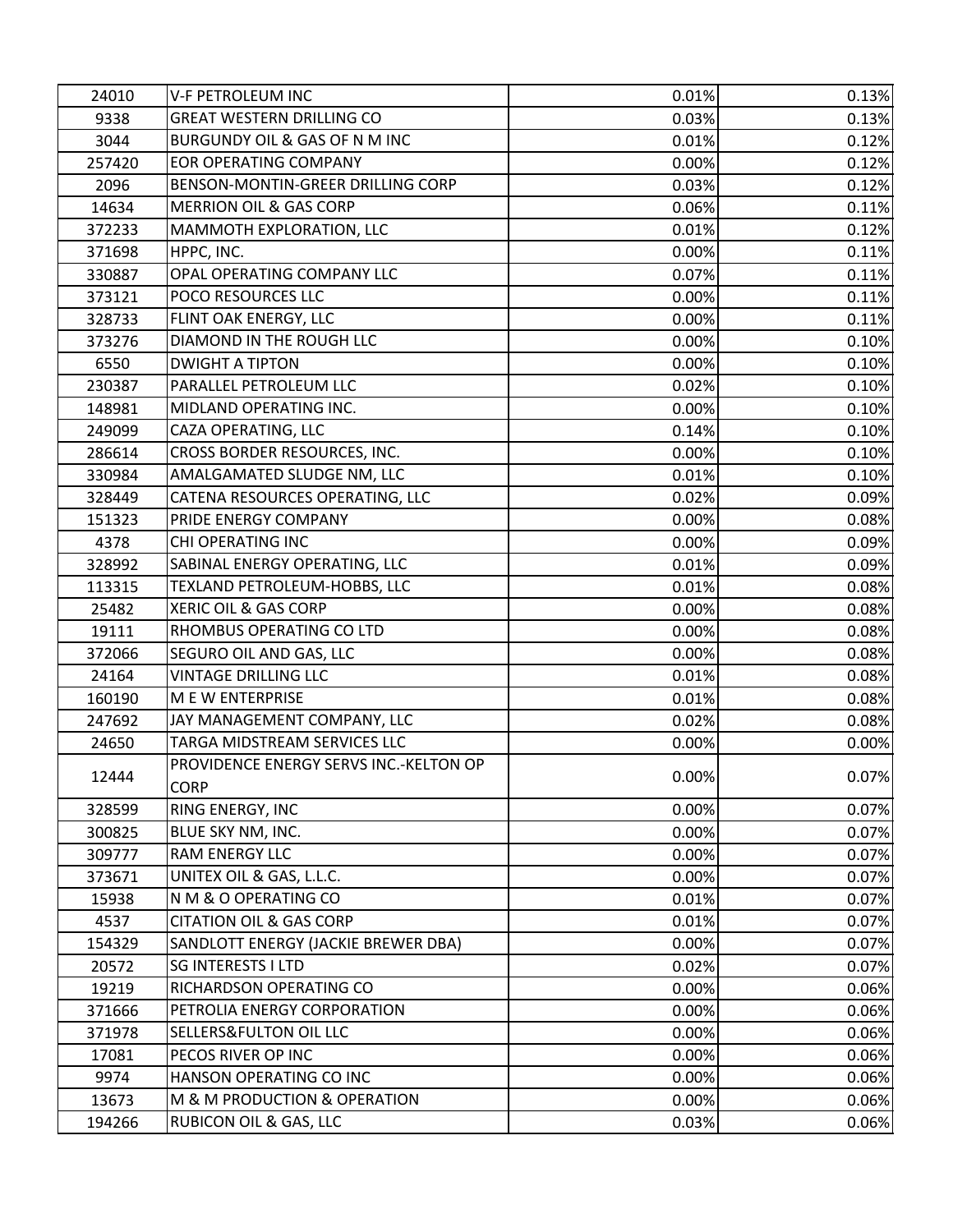| 220397 | MCGOWAN WORKING PARTNERS, INC                    | 0.01%    | 0.05% |
|--------|--------------------------------------------------|----------|-------|
| 371183 | ETC TEXAS PIPELINE, LTD.                         | 0.00%    | 0.00% |
| 232611 | <b>SUNDOWN ENERGY LP</b>                         | 0.00%    | 0.06% |
| 13046  | <b>LANEXCO INC</b>                               | 0.00%    | 0.06% |
| 370740 | FOUNDATION ENERGY MANAGEMENT, LLC                | 0.00%    | 0.05% |
| 1903   | <b>BEACH EXPLORATION INC</b>                     | 0.00%    | 0.05% |
| 14372  | MCDONNOLD OPERATING INC                          | 0.00%    | 0.05% |
| 14462  | ME-TEX OIL & GAS INC                             | 0.01%    | 0.05% |
| 373933 | SAGUARO PETROLEUM, LLC                           | 0.00%    | 0.05% |
| 279508 | CHUZA OIL COMPANY                                | 0.00%    | 0.05% |
| 279579 | TARCO ENERGY, LC                                 | 0.00%    | 0.05% |
| 36845  | RODDY PRODUCTION CO INC                          | 0.03%    | 0.05% |
| 13998  | MARALEX RESOURCES INC                            | 0.01%    | 0.05% |
| 14070  | MARKS AND GARNER PRODUCTION LTD CO               | 0.00%    | 0.05% |
| 7046   | EL PASO NATURAL GAS COMPANY, L.L.C               | 0.00%    | 0.02% |
| 143199 | <b>ENERVEST OPERATING L.L.C.</b>                 | 0.16%    | 0.05% |
| 330662 | <b>K&amp;M RESOURCES LLC</b>                     | 0.00%    | 0.05% |
| 10605  | <b>HOLCOMB OIL &amp; GAS INC</b>                 | 0.00%    | 0.05% |
| 12683  | KIMBELL OIL CO OF TEXAS                          | 0.01%    | 0.04% |
| 228270 | ROGER SLAYTON DBA ESCUDILLA OIL COMPANY          | 0.00%    | 0.04% |
| 371682 | STEWARD ENERGY II, LLC                           | 0.06%    | 0.04% |
| 221115 | FRONTIER FIELD SERVICES, LLC                     | 0.00%    | 0.00% |
| 228051 | AMERICO ENERGY RESOURCES LLC                     | 0.00%    | 0.03% |
| 372536 | PERMEX PETROLEUM COMPANY, LLC                    | 0.00%    | 0.04% |
| 22767  | EASTLAND OIL CO                                  | 0.00%    | 0.04% |
| 258660 | THREE FORKS RESOURCES, LLC                       | 0.00%    | 0.04% |
| 236312 | FREEDOM ENERGY LLC                               | 0.00%    | 0.04% |
| 13377  | LIVELY EXPLORATION CO                            | 0.01%    | 0.04% |
| 329344 | PRIMA EXPLORATION, INC.                          | 0.02%    | 0.04% |
| 311845 | <b>ONSHORE ROYALTIES, LLC</b>                    | 0.01%    | 0.04% |
| 305286 | <b>UPLAND PRODUCTION COMPANY</b>                 | 0.00%    | 0.04% |
| 246205 | <b>HARLOW ENTERPRISES LLC</b>                    | $0.00\%$ | 0.04% |
| 188566 | PATTERSON OPERATING & PUMPING INC<br>DBA/PENERGY | 0.00%    | 0.03% |
| 5898   | DAVID H ARRINGTON OIL & GAS INC                  | 0.00%    | 0.03% |
| 185239 | <b>ENERDYNE, LLC</b>                             | 0.00%    | 0.03% |
|        | SAMUEL DALE HUGHES DBA HUGHES DRILLING           |          |       |
| 181802 | CO.                                              | 0.00%    | 0.03% |
| 124768 | MNA ENTERPRISES LTD CO                           | 0.00%    | 0.03% |
| 213179 | H L BROWN OPERATING, LLC                         | 0.02%    | 0.03% |
| 299027 | MCI OPERATING OF NM, LLC                         | 0.00%    | 0.03% |
| 328565 | BAM PERMIAN OPERATING, LLC                       | 0.00%    | 0.03% |
| 330539 | STANOLIND PERMIAN LLC                            | 0.00%    | 0.03% |
| 330205 | MAXIMUM LEASE SERVICE, INC                       | 0.00%    | 0.03% |
| 325830 | ASCENT ENERGY, LLC.                              | 0.00%    | 0.03% |
| 371067 | <b>BAR V BARB LLC</b>                            | 0.00%    | 0.03% |
| 225942 | MULLOY OPERATING, INC.                           | 0.00%    | 0.03% |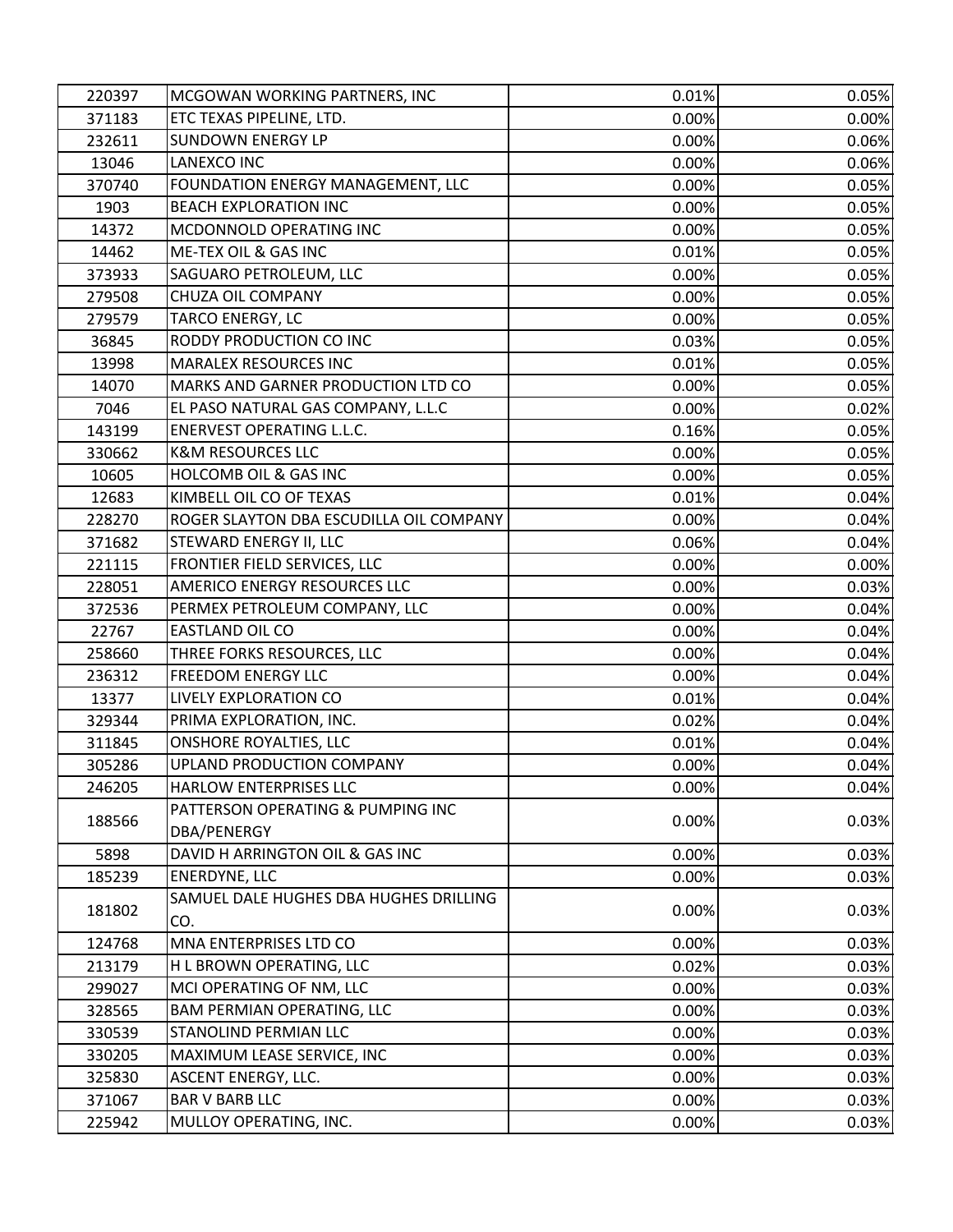| 21013  | SNOW OIL & GAS INC                       | 0.00% | 0.03% |
|--------|------------------------------------------|-------|-------|
| 37636  | <b>ROBINSON OIL INC</b>                  | 0.00% | 0.03% |
| 14771  | MGM OIL & GAS CO                         | 0.00% | 0.03% |
| 214263 | PRE-ONGARD WELL OPERATOR                 | 0.00% | 0.03% |
| 163645 | <b>JKM ENERGY, LLC</b>                   | 0.00% | 0.03% |
| 297512 | M&M OIL, LLC                             | 0.00% | 0.03% |
| 287160 | MAVERICK OPERATING, LLC                  | 0.00% | 0.03% |
| 328213 | <b>KEM VENTURES, LP</b>                  | 0.00% | 0.03% |
| 372823 | SMC OIL & GAS, INC.                      | 0.01% | 0.03% |
| 11859  | <b>JICARILLA ENERGY CO</b>               | 0.10% | 0.03% |
| 12627  | KEVIN O BUTLER & ASSOC INC               | 0.00% | 0.03% |
| 5691   | DAKOTA RESOURCES INC (I)                 | 0.00% | 0.02% |
| 3420   | CO FULTON                                | 0.00% | 0.02% |
| 12576  | <b>KERSEY &amp; COMPANY</b>              | 0.00% | 0.02% |
| 24558  | <b>WALSH &amp; WATTS INC</b>             | 0.00% | 0.02% |
| 180930 | L E JONES OPERATING INC                  | 0.00% | 0.02% |
| 213190 | CROWNQUEST OPERATING, LLC                | 0.00% | 0.02% |
| 239769 | ZIMMERMAN OIL & GAS EXPLORATION, INC.    | 0.00% | 0.02% |
| 372728 | LANEXCO INC. DBA LANEXCO NEW MEXICO      | 0.00% | 0.02% |
| 329866 | FDL OPERATING, LLC                       | 0.00% | 0.02% |
| 371956 | CCC OIL & GAS LLC                        | 0.00% | 0.02% |
| 212092 | SPINDLETOP OIL & GAS CO.                 | 0.00% | 0.02% |
| 155471 | <b>GRAND BANKS ENERGY CO</b>             | 0.00% | 0.02% |
| 148394 | VERNON E. FAULCONER, INC.                | 0.02% | 0.02% |
| 20989  | <b>SMITH &amp; MARRS INC</b>             | 0.00% | 0.02% |
| 2175   | BETTIS BOYLE & STOVALL, INC.             | 0.00% | 0.02% |
| 11095  | J & J SERVICE INC                        | 0.00% | 0.02% |
| 212929 | <b>EVERQUEST ENERGY CORPORATION</b>      | 0.00% | 0.02% |
| 173413 | E G L RESOURCES INC                      | 0.00% | 0.02% |
| 372878 | LEASE HOLDERS ACQUISITIONS, INCORPORATED | 0.00% | 0.02% |
| 372938 | JOINT RESOURCES COMPANY                  | 0.00% | 0.02% |
| 329727 | SOZO NATURAL RESOURCES LLC               | 0.00% | 0.02% |
| 328230 | SUNSET 2018, LLC                         | 0.00% | 0.02% |
| 329141 | HEXP OPERATING, LLC                      | 0.00% | 0.02% |
| 371846 | RAW OIL & GAS, INC.                      | 0.00% | 0.02% |
| 372290 | RILEY PERMIAN OPERATING COMPANY, LLC     | 0.00% | 0.02% |
| 154303 | PRIMAL ENERGY CORPORATION                | 0.00% | 0.02% |
| 198688 | CAMBRIAN MANAGEMENT LTD                  | 0.00% | 0.02% |
| 142624 | ROCA PRODUCTION INC.                     | 0.00% | 0.02% |
| 9809   | HAL J RASMUSSEN OPER INC                 | 0.00% | 0.02% |
| 14948  | MINEL INC                                | 0.00% | 0.02% |
| 3053   | BURK ROYALTY CO., LTD.                   | 0.00% | 0.02% |
| 25504  | YARBROUGH OIL LP                         | 0.00% | 0.02% |
| 99439  | <b>JIM PIERCE</b>                        | 0.00% | 0.02% |
| 25542  | YATES ENERGY CORP                        | 0.00% | 0.02% |
| 25593  | ZACHARY OIL OPERATING CO                 | 0.00% | 0.02% |
| 25836  | SAGEBRUSH OIL INC.                       | 0.00% | 0.02% |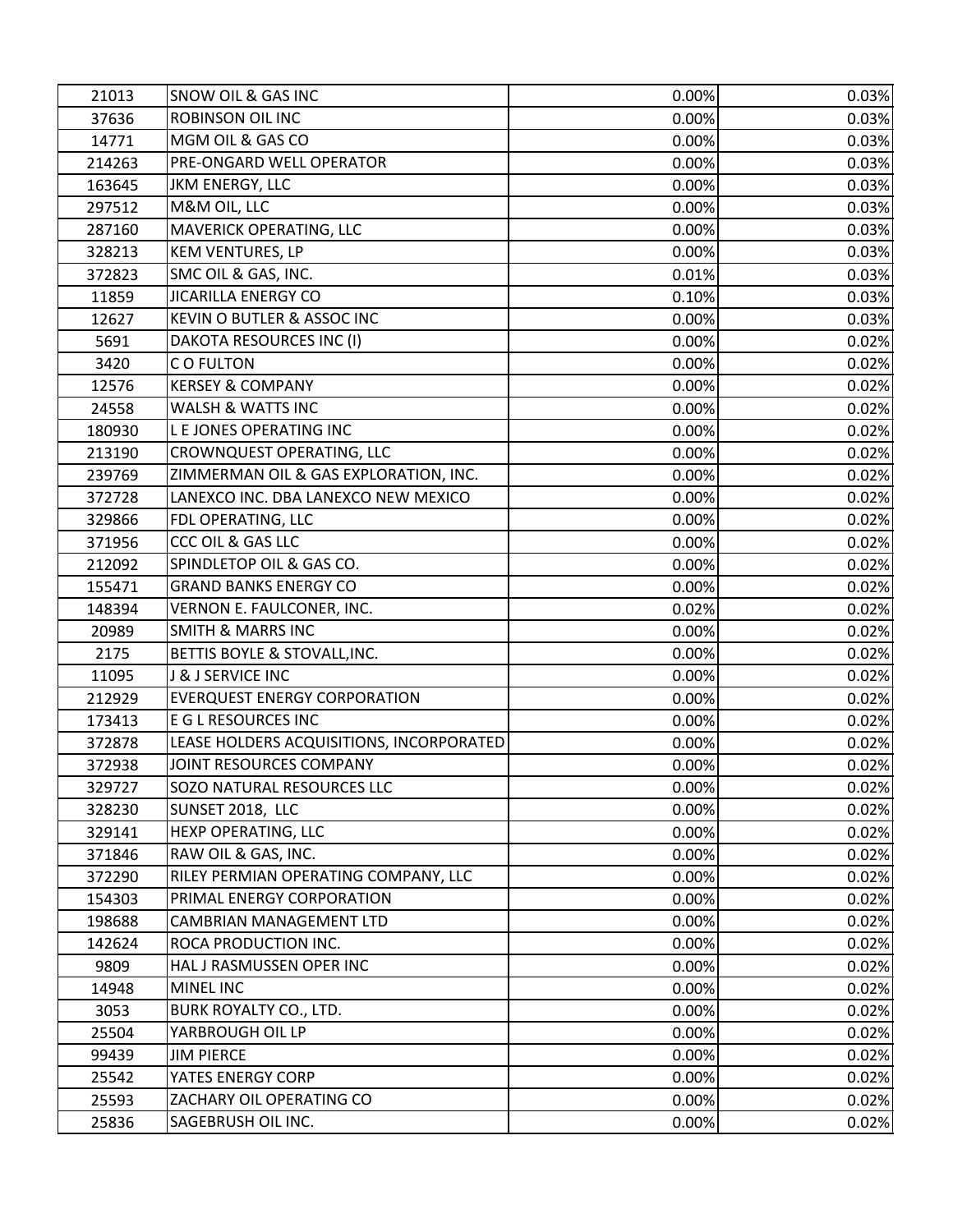| 18099  | PRIME OPERATING CO                               | 0.00% | 0.01% |
|--------|--------------------------------------------------|-------|-------|
| 19381  | ROBERT H FORREST JR OIL LLC                      | 0.00% | 0.01% |
| 778    | BP AMERICA PRODUCTION COMPANY                    | 0.00% | 0.01% |
| 14096  | MARK L SHIDLER INC                               | 0.00% | 0.01% |
| 11492  | JACK J. GRYNBERG                                 | 0.00% | 0.02% |
| 215732 | CHISOS, LTD                                      | 0.00% | 0.02% |
| 213843 | DRIFTWOOD OIL, LLC                               | 0.00% | 0.01% |
| 168687 | SIANA OPERATING LLC                              | 0.00% | 0.02% |
| 281085 | RMR OPERATING, LLC                               | 0.00% | 0.02% |
| 260245 | <b>WESPAC ENERGY, LLC</b>                        | 0.00% | 0.02% |
|        | NORTHERN PACIFIC OIL AND GAS                     |       |       |
| 330352 | <b>INCORPORATED</b>                              | 0.00% | 0.01% |
| 371553 | BLUE RUBY OPERATING, LLC                         | 0.00% | 0.01% |
| 371029 | JR CONE OPERATING, LLC                           | 0.00% | 0.01% |
| 175071 | LYNX OPERATING CO., INC.                         | 0.00% | 0.01% |
| 177888 | WAGNER OIL CO.                                   | 0.00% | 0.01% |
| 157624 | NUROC ENERGY INCORPORATED                        | 0.00% | 0.01% |
| 221076 | CKG ENERGY, INC.                                 | 0.00% | 0.01% |
| 9759   | PARRISH, H DWANE & RHONDA K                      | 0.00% | 0.01% |
| 785    | <b>AMTEX ENERGY INC</b>                          | 0.00% | 0.01% |
| 17733  | PIERCE PRODUCTION COMPANY, LLC                   | 0.00% | 0.01% |
| 21566  | <b>STEARNS</b>                                   | 0.00% | 0.01% |
| 226927 | SAXET OIL CORPORATION                            | 0.00% | 0.01% |
| 230757 | NORDSTRAND ENGINEERING INC                       | 0.00% | 0.01% |
| 231382 | C&D MANAGEMENT COMPANY DBA FREEDOM               | 0.00% | 0.01% |
|        | <b>VENTURES</b>                                  |       |       |
| 180387 | FINLEY RESOURCES INC                             | 0.00% | 0.01% |
| 373483 | SOUTHBOUND GAS COMPANY                           | 0.01% | 0.01% |
| 291444 | DIAMOND S ENERGY COMPANY                         | 0.00% | 0.01% |
| 309291 | <b>KASH OPERATING LLC</b>                        | 0.00% | 0.01% |
| 328580 | JILPETCO, INC.                                   | 0.00% | 0.01% |
| 272664 | G & G OIL AND GAS, LLC                           | 0.00% | 0.01% |
| 267077 | MAS OPERATING CO.                                | 0.00% | 0.01% |
| 273546 | BARRY D LEE DBA BARRY LEE INVESTMENTS            | 0.00% | 0.01% |
| 328677 | WESTERN GLOBAL OIL DBA WESTERN GLOBAL<br>OIL INC | 0.00% | 0.01% |
| 372759 | U.S. ENERGY DEVELOPMENT CORPORATION              | 0.00% | 0.01% |
| 373644 | <b>3 KNIGHTS OPERATING LLC</b>                   | 0.00% | 0.01% |
| 209564 | <b>WILDCAT ENERGY LLC</b>                        | 0.00% | 0.01% |
| 193484 | BRADLEY MCINROE DBA BIG AL OIL & GAS             | 0.00% | 0.01% |
| 24225  | W A MONCRIEF JR                                  | 0.00% | 0.01% |
| 26460  | SABRE OP INC                                     | 0.00% | 0.01% |
| 37277  | SUMMIT RESOURCES MANAGEMENT LLC                  | 0.00% | 0.01% |
| 2832   | <b>BRIDWELL OIL CO</b>                           | 0.00% | 0.01% |
| 12254  | JPH OIL PRODUCERS DBA JIMMY P HODGE              | 0.00% | 0.01% |
| 13343  | LINDENMUTH & ASSOCIATES INC                      | 0.00% | 0.01% |
| 14424  | <b>MCKAY OIL CORP</b>                            | 0.00% | 0.01% |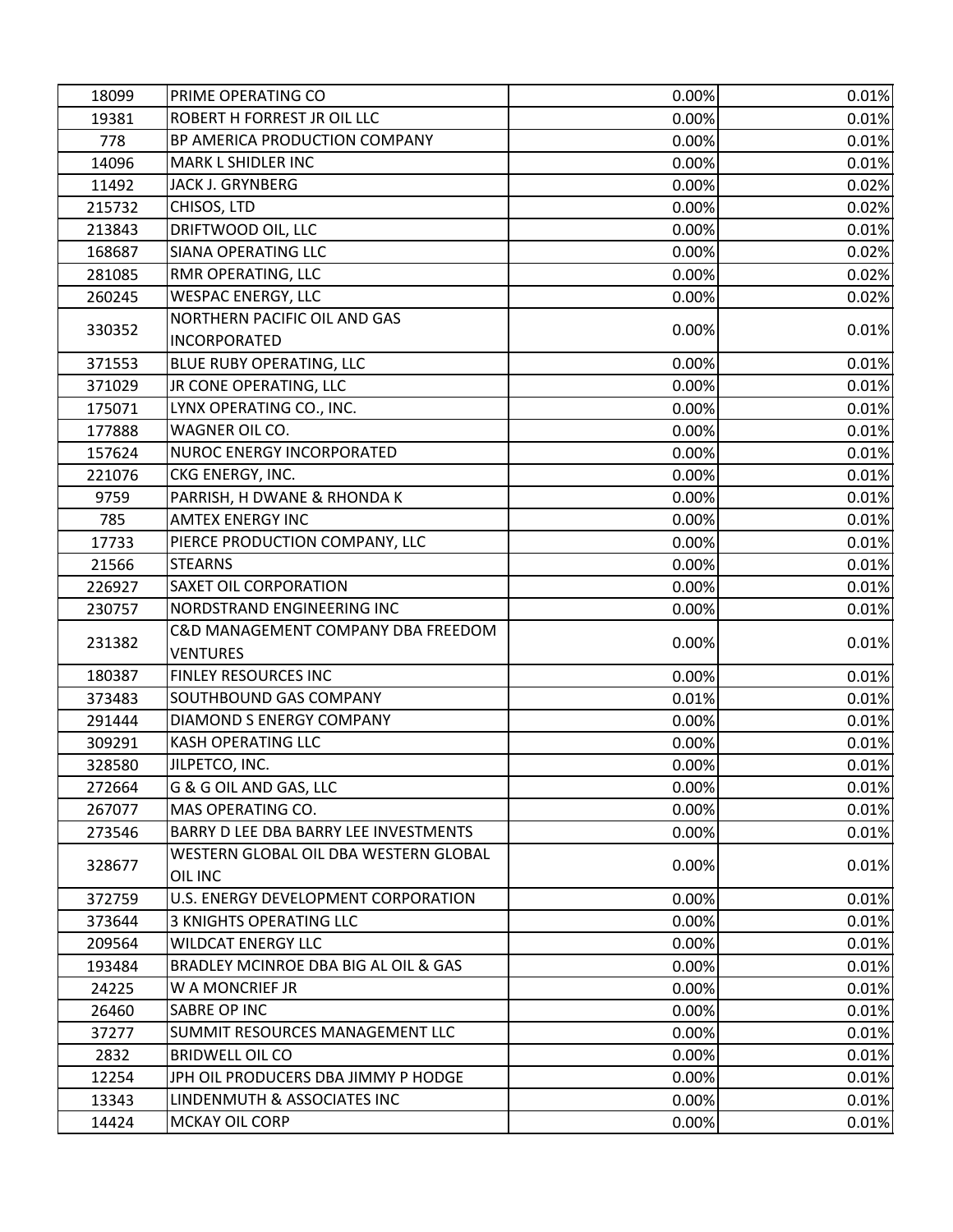| 7590   | ETL HYDROCARBONS INC                | 0.00% | 0.01% |
|--------|-------------------------------------|-------|-------|
| 7899   | <b>FLARE OIL INC</b>                | 0.00% | 0.01% |
| 184    | <b>ACOMA OIL CORP</b>               | 0.00% | 0.01% |
| 2336   | <b>BILL L MILLER</b>                | 0.00% | 0.01% |
| 25078  | WHITING OIL AND GAS CORPORATION     | 0.00% | 0.01% |
| 21602  | TRILOGY OPERATING INC               | 0.00% | 0.01% |
| 19034  | REMUDA OPERATING CO                 | 0.00% | 0.01% |
| 246238 | HPOC, LLC                           | 0.00% | 0.01% |
| 236452 | PETRO MEX LLC                       | 0.00% | 0.01% |
| 240713 | THE COLBORN COMPANY, INC.           | 0.00% | 0.01% |
| 219023 | THOMAS AND RUBY PARKINSON TRUST     | 0.00% | 0.01% |
| 215879 | <b>ENDURA ENERGY LLC</b>            | 0.00% | 0.01% |
| 217598 | ASPEN OPERATING COMPANY LLC         | 0.00% | 0.01% |
| 216330 | KINNEY INCORPORATED                 | 0.00% | 0.01% |
| 118600 | WARREN AMERICAN OIL CO              | 0.00% | 0.01% |
| 152374 | ROCA OPERATING, INC.                | 0.00% | 0.01% |
| 372658 | YATES INDUSTRIES LLC                | 0.00% | 0.01% |
| 371762 | ABO EMPIRE, LLC                     | 0.00% | 0.01% |
| 371076 | CRESS GREEN ENERGY RESOURCES LLC    | 0.00% | 0.01% |
| 370364 | WHITE ROCK OIL & GAS, LLC           | 0.00% | 0.01% |
| 330517 | L&J OIL, LLC.                       | 0.00% | 0.01% |
| 329772 | COPPER RIDGE RESOURCES, LLC         | 0.00% | 0.01% |
| 290708 | MCCAW ENTERPRISE LLC                | 0.00% | 0.01% |
| 269184 | ERNMAR INVESTMENTS, INC.            | 0.00% | 0.01% |
| 269267 | <b>801 LLC</b>                      | 0.00% | 0.01% |
| 271769 | <b>GIANT OPERATING LLC</b>          | 0.00% | 0.01% |
| 287481 | TLT SWD, LLC                        | 0.00% | 0.01% |
| 292731 | BOGE, INC.                          | 0.00% | 0.01% |
| 330396 | <b>AVANT OPERATING, LLC</b>         | 0.00% | 0.01% |
| 328643 | D.W.R. OIL PROPERTIES, INC.         | 0.00% | 0.01% |
| 328666 | TAMAROA OPERATING, LLC              | 0.00% | 0.01% |
| 373626 | PERMIAN WATER SOLUTIONS, LLC        | 0.00% | 0.01% |
| 374034 | FLAT CREEK RESOURCES, LLC           | 0.00% | 0.01% |
| 188152 | TOM R CONE                          | 0.00% | 0.01% |
| 149441 | RELIANCE ENERGY, INC.               | 0.00% | 0.01% |
| 23544  | <b>TURNER PRODUCTION CO</b>         | 0.00% | 0.01% |
| 65531  | <b>FAIR OIL LTD</b>                 | 0.00% | 0.01% |
| 36472  | <b>JACK HUFF</b>                    | 0.00% | 0.01% |
| 36712  | <b>ORBRIE LUMAN</b>                 | 0.00% | 0.01% |
| 15501  | <b>NANCY WILCOX E QUALLS</b>        | 0.00% | 0.01% |
| 16788  | P-R-O MANAGEMENT INC                | 0.00% | 0.01% |
| 16616  | <b>OSBORN HEIRS CO</b>              | 0.00% | 0.00% |
| 13215  | LEE M CRANE                         | 0.00% | 0.01% |
| 5337   | <b>COULTHURST MGT &amp; INV INC</b> | 0.00% | 0.01% |
| 1340   | AVRA OIL CO                         | 0.00% | 0.00% |
| 21386  | SOUTHWESTERN INC                    | 0.00% | 0.01% |
| 131559 | PURVIS OPERATING CO                 | 0.00% | 0.01% |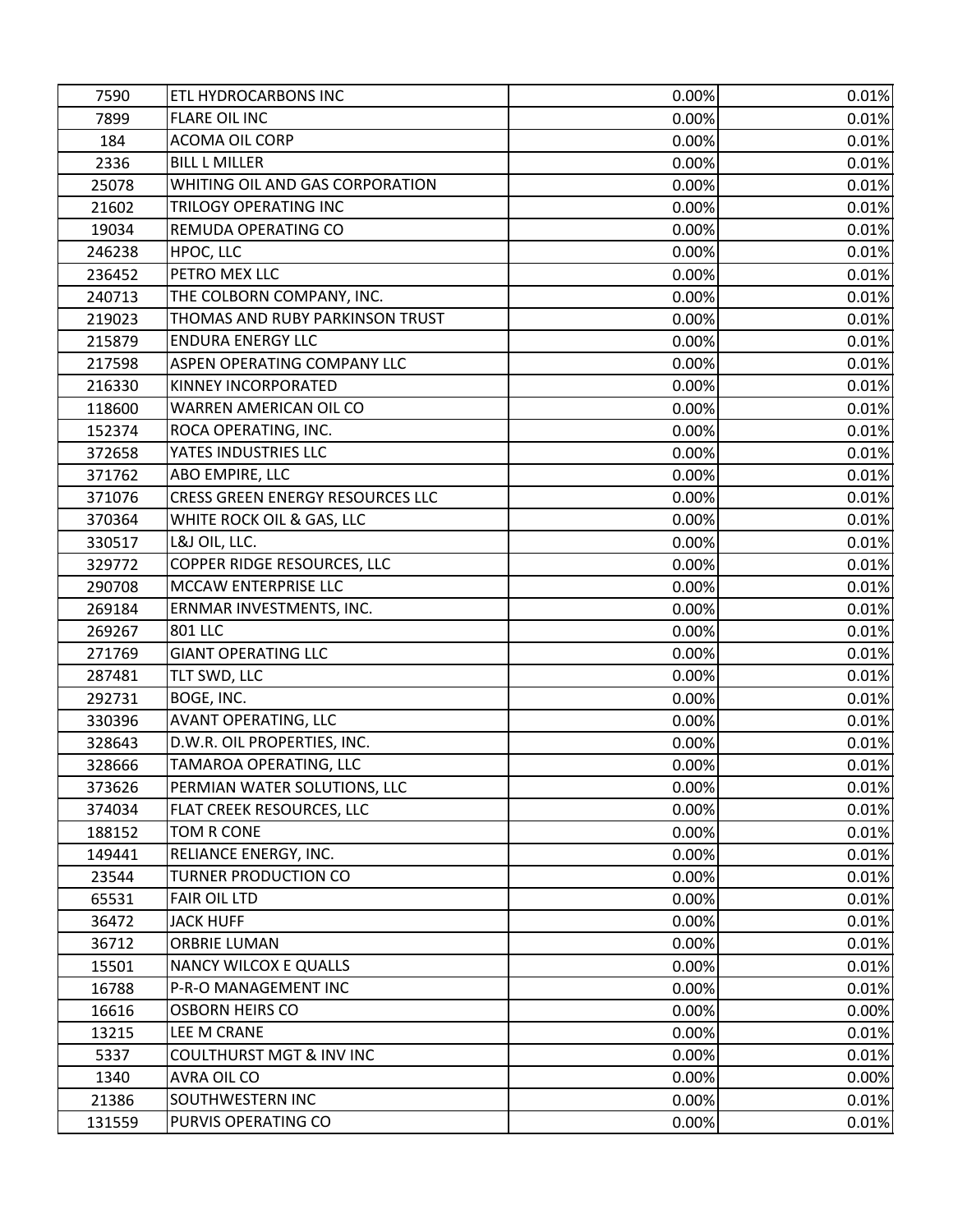| 152098           | KIMLAR OIL COMPANY                           | 0.00%    | 0.01%          |
|------------------|----------------------------------------------|----------|----------------|
| 371115           | ROCKCLIFF OPERATING NEW MEXICO LLC           | 0.00%    | 0.00%          |
| 371293           | <b>BLACKWELL OPERATING LLC</b>               | 0.00%    | 0.01%          |
| 372422           | LUCID ENERGY DELAWARE, LLC                   | 0.00%    | 0.00%          |
| 330655           | ABO PETROLEUM, LLC                           | 0.00%    | 0.01%          |
| 286255           | COBALT OPERATING, LLC                        | 0.00%    | 0.00%          |
| 295954           | <b>STEVEN D RUPPERT</b>                      | 0.00%    | 0.01%          |
| 294619           | M&M ENERGY, LLC                              | 0.00%    | 0.01%          |
| 246069           | PUMPJAK OIL COMPANY, LLC                     | 0.00%    | 0.00%          |
| 262196           | FAITH TRADING, LLC                           | 0.00%    | 0.01%          |
| 262294           | CHESTNUT EXPLORATION AND PRODUCTION,<br>INC. | 0.00%    | 0.00%          |
| 265625           | RHCJ ENTERPRISES, LLC                        | 0.00%    | 0.00%          |
|                  | RANGER 40 PETROLEUM, LLC                     | 0.00%    | 0.00%          |
| 261166<br>265076 | PNL OPERATING, LLC                           | 0.00%    | 0.00%          |
|                  | RUTH OIL CO, LLC                             | 0.00%    |                |
| 260702<br>270717 | SOJOURNER DRILLING CORPORATION               | 0.00%    | 0.00%<br>0.00% |
| 270085           | B2J, L.L.C.                                  | 0.00%    | 0.00%          |
|                  | DC ENERGY LLC                                | 0.00%    | 0.00%          |
| 268370           | SPICEWOOD SOUTHWEST OPERATING                |          |                |
| 329108           | COMPANY, LLC                                 | 0.00%    | 0.00%          |
| 308339           | OWL SWD OPERATING, LLC                       | 0.00%    | 0.00%          |
| 371347           | FOUR STARR PRODUCTION, LLC                   | 0.00%    | 0.00%          |
| 370767           | BLACKBEARD OPERATING, LLC                    | 0.00%    | 0.00%          |
| 370234           | HEYCO DEVELOPMENT CORPORATION                | 0.00%    | 0.00%          |
| 210091           | DKD,LLC                                      | 0.00%    | 0.00%          |
| 161968           | MESQUITE SWD, INC                            | 0.00%    | 0.00%          |
| 162106           | <b>RUST OIL CORP</b>                         | 0.00%    | 0.00%          |
| 162499           | NOVY OIL & GAS, INC                          | 0.00%    | 0.00%          |
| 181156           | <b>SCYTHIAN LTD</b>                          | 0.00%    | 0.00%          |
| 156206           | <b>DAVID G HAMMOND</b>                       | 0.00%    | 0.00%          |
| 150917           | <b>SCHMIDT PRODUCTION</b>                    | $0.00\%$ | 0.00%          |
| 149538           | ASHER ENTERPRISES LTD. CO.                   | 0.00%    | 0.00%          |
| 226660           | RAYA ENERGY CORP.                            | 0.00%    | 0.00%          |
| 220613           | SUNLIGHT EXPLORATION, INC.                   | 0.00%    | 0.00%          |
| 224717           | <b>BIYA OPERATORS INC.</b>                   | 0.00%    | 0.00%          |
| 257988           | LG&S OIL COMPANY, LLC                        | 0.00%    | 0.00%          |
| 252790           | RETRIEVER MANAGEMENT, LLC                    | 0.00%    | 0.00%          |
| 20713            | SHINNERY OIL COMPANY, INC                    | 0.00%    | 0.00%          |
| 20241            | SANDERS OIL & GAS CO                         | 0.00%    | 0.00%          |
| 18833            | RAY A PIERCE                                 | 0.00%    | 0.00%          |
| 21448            | <b>SPENCE ENERGY CO</b>                      | 0.00%    | 0.00%          |
| 34703            | SABA ENERGY OF TEXAS INC                     | 0.00%    | 0.00%          |
| 26307            | <b>JALAPENO CORPORATION</b>                  | 0.00%    | 0.00%          |
| 26316            | PERMOK OIL INC                               | 0.00%    | 0.00%          |
| 6224             | DINERO OPERATING CO                          | 0.00%    | 0.00%          |
| 7844             | <b>FI-RO CORP</b>                            | 0.00%    | 0.00%          |
|                  |                                              |          |                |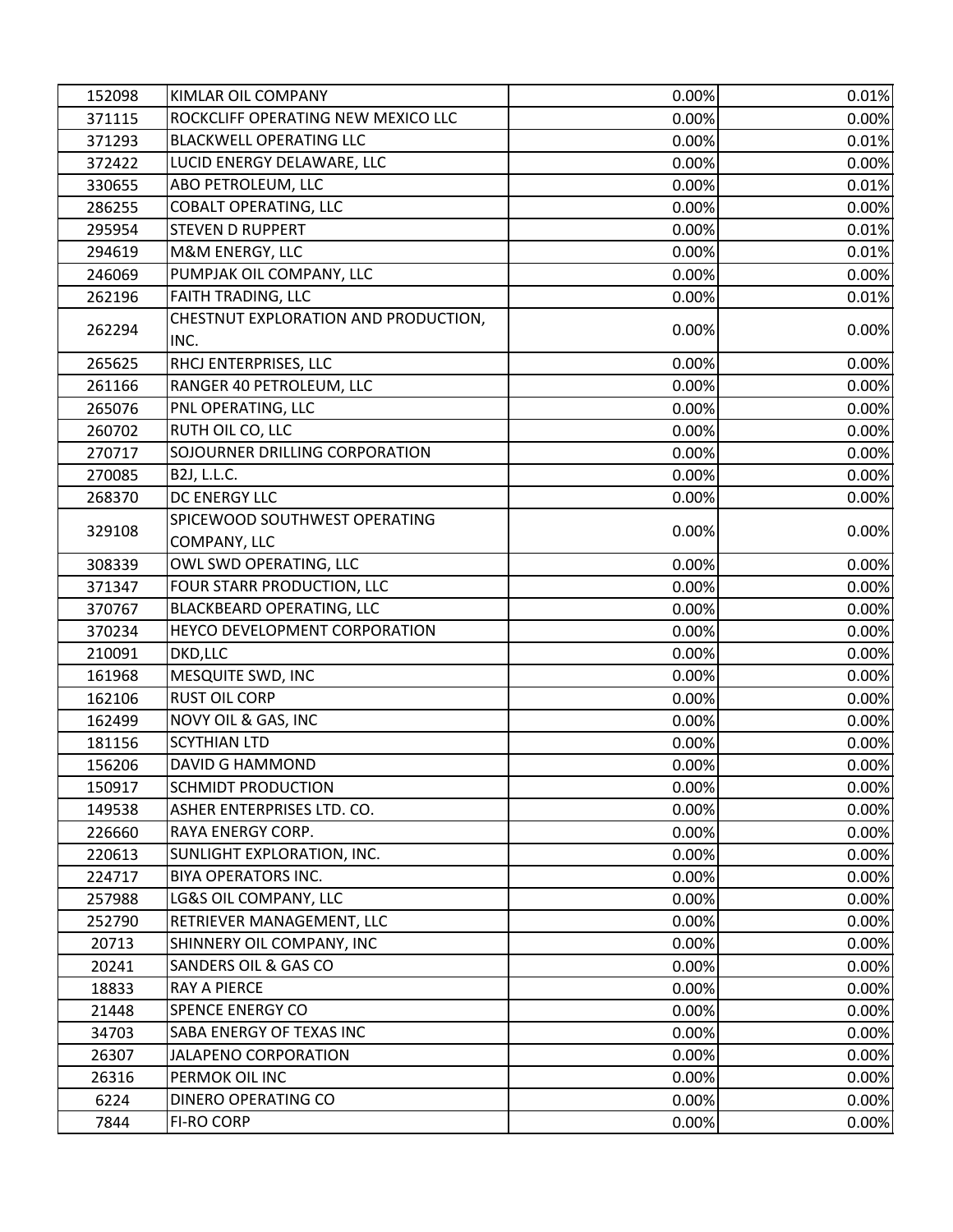| 7109   | EL RAN INC                             | 0.00%    | 0.00% |
|--------|----------------------------------------|----------|-------|
| 13156  | <b>LAWRENCE W RITTER</b>               | 0.00%    | 0.00% |
| 12987  | LA PLATA GATHERING SYSTEM INC          | 0.00%    | 0.00% |
| 11485  | <b>JACK D KNOX</b>                     | 0.00%    | 0.00% |
| 15305  | <b>MOSS PETROLEUM CO</b>               | 0.00%    | 0.00% |
| 15989  | NORMAN L & LORETTA E GILBREATH         | 0.00%    | 0.00% |
| 17470  | WARREN E & P, INC.                     | 0.00%    | 0.00% |
| 15144  | MOBIL PRODUCING TEXAS & NEW MEXICO     | 0.00%    | 0.00% |
| 10459  | HIGH PLAINS PETROLEUM CORP             | 0.00%    | 0.00% |
| 12791  | <b>KNOX INDUSTRIES INC</b>             | 0.00%    | 0.00% |
| 7192   | <b>ELMIRA T WELCH</b>                  | 0.00%    | 0.00% |
| 8313   | <b>FULTON ENTERPRISES</b>              | 0.00%    | 0.00% |
| 8746   | <b>GEO ENGINEERING INC</b>             | 0.00%    | 0.00% |
| 8807   | <b>GEORGE A DENTON</b>                 | 0.00%    | 0.00% |
| 8896   | <b>GERALD F ROACH</b>                  | 0.00%    | 0.00% |
| 6742   | ECHO PRODUCTION INC                    | 0.00%    | 0.00% |
| 4863   | <b>COLLIER PET CORP</b>                | 0.00%    | 0.00% |
| 5620   | D M S OIL CO                           | 0.00%    | 0.00% |
| 3675   | <b>CAPROCK EXPLORATION INC</b>         | 0.00%    | 0.00% |
| 2647   | <b>BOLACK MINERALS CO</b>              | 0.00%    | 0.00% |
| 35050  | <b>STANDARD SILVER CORP</b>            | 0.00%    | 0.00% |
| 36864  | <b>NAUMANN OIL &amp; GAS INC</b>       | 0.00%    | 0.00% |
| 24188  | <b>VISION ENERGY INC</b>               | 0.00%    | 0.00% |
| 25454  | <b>WTG EXPLORATION INC</b>             | 0.00%    | 0.00% |
| 24375  | W J SWEATT                             | 0.00%    | 0.00% |
| 22044  | MCELVAIN ENERGY, INC                   | 0.00%    | 0.00% |
| 22223  | TEMPO ENERGY INC                       | 0.00%    | 0.00% |
| 20451  | <b>SDX RESOURCES INC</b>               | 0.00%    | 0.00% |
| 19340  | ROBERT D CHENAULT                      | 0.00%    | 0.00% |
| 17786  | PITTS ENERGY CO                        | 0.00%    | 0.00% |
| 17820  | PLAINS RADIO PET CO                    | 0.00%    | 0.00% |
| 19575  | SAN MARCO PETROLEUM INC.               | $0.00\%$ | 0.00% |
| 19914  | <b>S &amp; D PARTNERSHIP</b>           | 0.00%    | 0.00% |
| 19940  | S & J OIL & GAS CO                     | 0.00%    | 0.00% |
| 236435 | PURE ENERGY OPERATING, INC.            | 0.00%    | 0.00% |
| 243805 | EDWIN SMITH, LLC                       | 0.00%    | 0.00% |
| 245967 | TRINITY RESOURCES LLC                  | 0.00%    | 0.00% |
| 253499 | <b>REGINA OIL &amp; GAS LLC</b>        | 0.00%    | 0.00% |
| 250539 | JOHN E. MCCOOL                         | 0.00%    | 0.00% |
| 249351 | LODESTONE OPERATING, INC.              | 0.00%    | 0.00% |
| 215322 | <b>BOBBY MCKAY DBA 5 A OIL COMPANY</b> | 0.00%    | 0.00% |
| 216282 | RED WILLOW PRODUCTION COMPANY          | 0.00%    | 0.00% |
| 227257 | DYAD PETROLEUM COMPANY                 | 0.00%    | 0.00% |
| 229856 | <b>SCOTT BRANSON</b>                   | 0.00%    | 0.00% |
| 230601 | <b>JM COX RESOURCES LP</b>             | 0.00%    | 0.00% |
| 147404 | <b>COBRA OIL &amp; GAS CORPORATION</b> | 0.00%    | 0.00% |
| 139731 | <b>SNOW OPERATING CO INC</b>           | 0.00%    | 0.00% |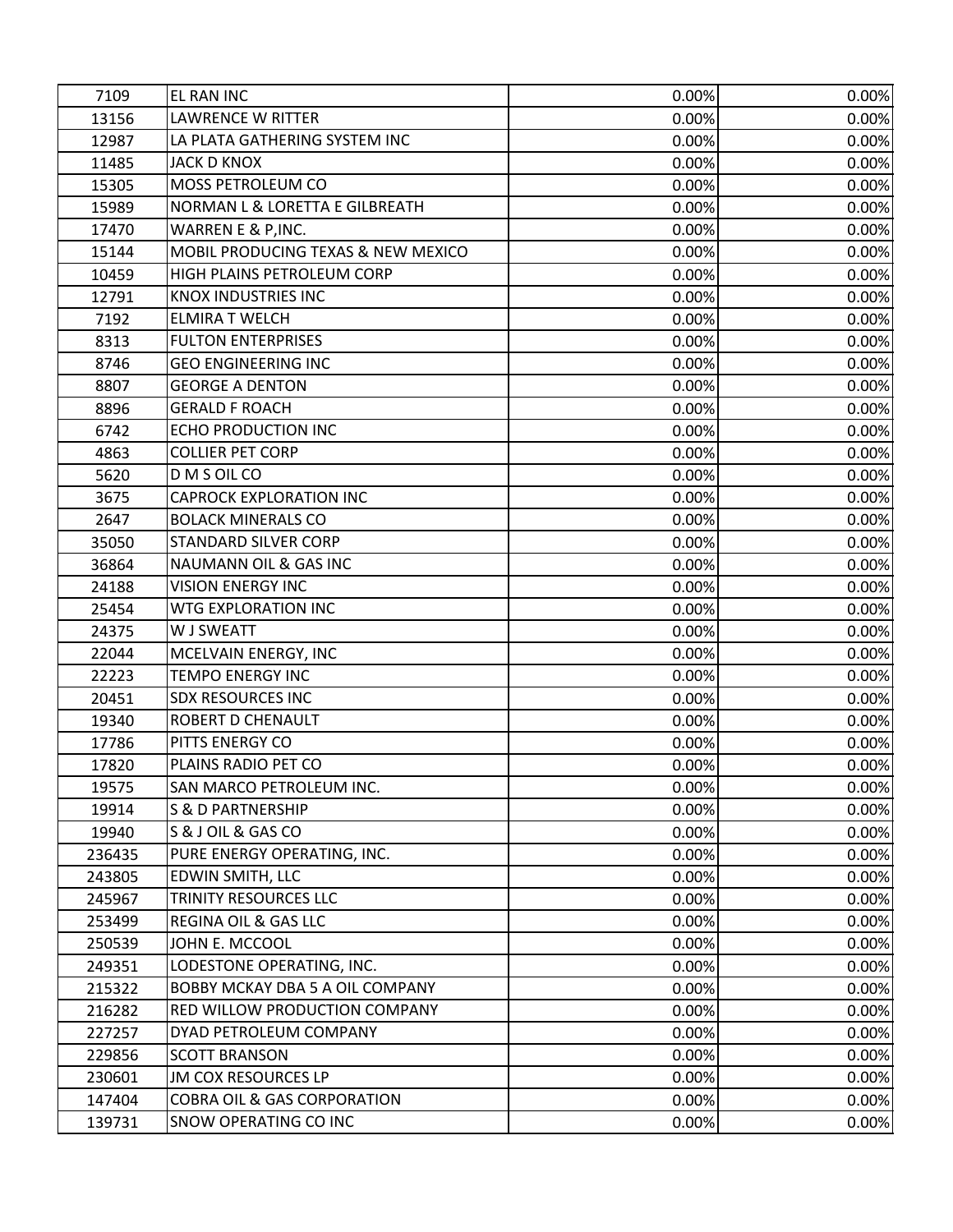| 140786 | <b>SAN JUAN GAS CORPORATION</b>       | 0.00% | 0.00% |
|--------|---------------------------------------|-------|-------|
| 127535 | OIL & GAS OPERATIONS                  | 0.00% | 0.00% |
| 149021 | TEXON OIL COMPANY, INC.               | 0.00% | 0.00% |
| 157257 | <b>J B MARTINEZ</b>                   | 0.00% | 0.00% |
| 184357 | <b>AGHORN OPERATING INC</b>           | 0.00% | 0.00% |
| 162055 | BC DEVELOPMENT, LP                    | 0.00% | 0.00% |
| 164187 | TWINING DRILLING CORPORATION          | 0.00% | 0.00% |
| 208706 | HUNTINGTON ENERGY, LLC                | 0.02% | 0.00% |
| 189951 | <b>ENCORE OPERATING LP</b>            | 0.00% | 0.00% |
| 192951 | <b>GVC VENTURES</b>                   | 0.00% | 0.00% |
| 372957 | TACITUS, LLC                          | 0.01% | 0.00% |
| 373013 | RIDGE RUNNER RESOURCES OPERATING, LLC | 0.00% | 0.00% |
| 372911 | OSTRICH OIL AND GAS, LLC              | 0.00% | 0.00% |
| 373962 | <b>CRAFT OPERATING NM LLC</b>         | 0.00% | 0.00% |
| 373817 | <b>ENERGY ACUMEN LLC</b>              | 0.00% | 0.00% |
| 370351 | WYNN-CROSBY OPERATING, LP             | 0.00% | 0.00% |
| 370507 | RAZ OIL AND GAS L.L.C.                | 0.00% | 0.00% |
| 370661 | LLANO DISPOSAL, L.L.C.                | 0.00% | 0.00% |
| 370732 | <b>PATRICK HEGARTY</b>                | 0.00% | 0.00% |
| 330921 | T AND DS LUBE DOCTORS LLC             | 0.00% | 0.00% |
| 330718 | PINON MIDSTREAM LLC                   | 0.00% | 0.00% |
| 330782 | <b>SCO PERMIAN, LLC</b>               | 0.00% | 0.00% |
| 330859 | <b>ALPHA ENERGY PARTNERS LLC</b>      | 0.00% | 0.00% |
| 370841 | <b>BUFFCO PRODUCTION, INC.</b>        | 0.00% | 0.00% |
| 371127 | <b>BLACK MOUNTAIN OPERATING LLC</b>   | 0.00% | 0.00% |
| 371195 | DELAWARE ENERGY, LLC                  | 0.00% | 0.00% |
| 371452 | ROBERTSON-BRYCE MANAGEMENT, LLC       | 0.00% | 0.00% |
| 372548 | CONTINENTAL RESOURCES, INC.           | 0.00% | 0.00% |
| 372439 | <b>GULF EXPLORATION, L.L.C.</b>       | 0.00% | 0.00% |
| 372527 | TITUS OIL & GAS, LLC                  | 0.00% | 0.00% |
| 372082 | <b>NBL PERMIAN LLC</b>                | 0.00% | 0.00% |
| 305346 | SLUDGE TREATING, LLC                  | 0.00% | 0.00% |
| 307625 | CCI SAN JUAN LLC                      | 0.00% | 0.00% |
| 312351 | TRAVIS R. CRAWFORD                    | 0.00% | 0.00% |
| 310761 | OASIS WATER SOLUTIONS LLC             | 0.00% | 0.00% |
| 328228 | WILLIAM J SWEATT TRUST B              | 0.00% | 0.00% |
| 329413 | MORAN-LAVACA, LLC                     | 0.00% | 0.00% |
| 275015 | TIMBERLINE OIL & GAS, LLC             | 0.00% | 0.00% |
| 276240 | T.J.G. ENERGY CO LLC                  | 0.00% | 0.00% |
| 278293 | KEYSTONE EXPLORATION, LLC             | 0.00% | 0.00% |
| 281652 | UNIFIED OPERATING LLC                 | 0.00% | 0.00% |
| 283489 | VINSON EXPLORATION, INC.              | 0.00% | 0.00% |
| 295752 | ALTA MESA SERVICES, LP                | 0.00% | 0.00% |
| 289424 | <b>WOO RESOURCES LLC</b>              | 0.00% | 0.00% |
| 269276 | JOSEPH SANCHEZ DBA J&F PRODUCTION     | 0.00% | 0.00% |
| 258950 | DELONG, LC                            | 0.00% | 0.00% |
| 260206 | DAVID R. HINSON                       | 0.00% | 0.00% |